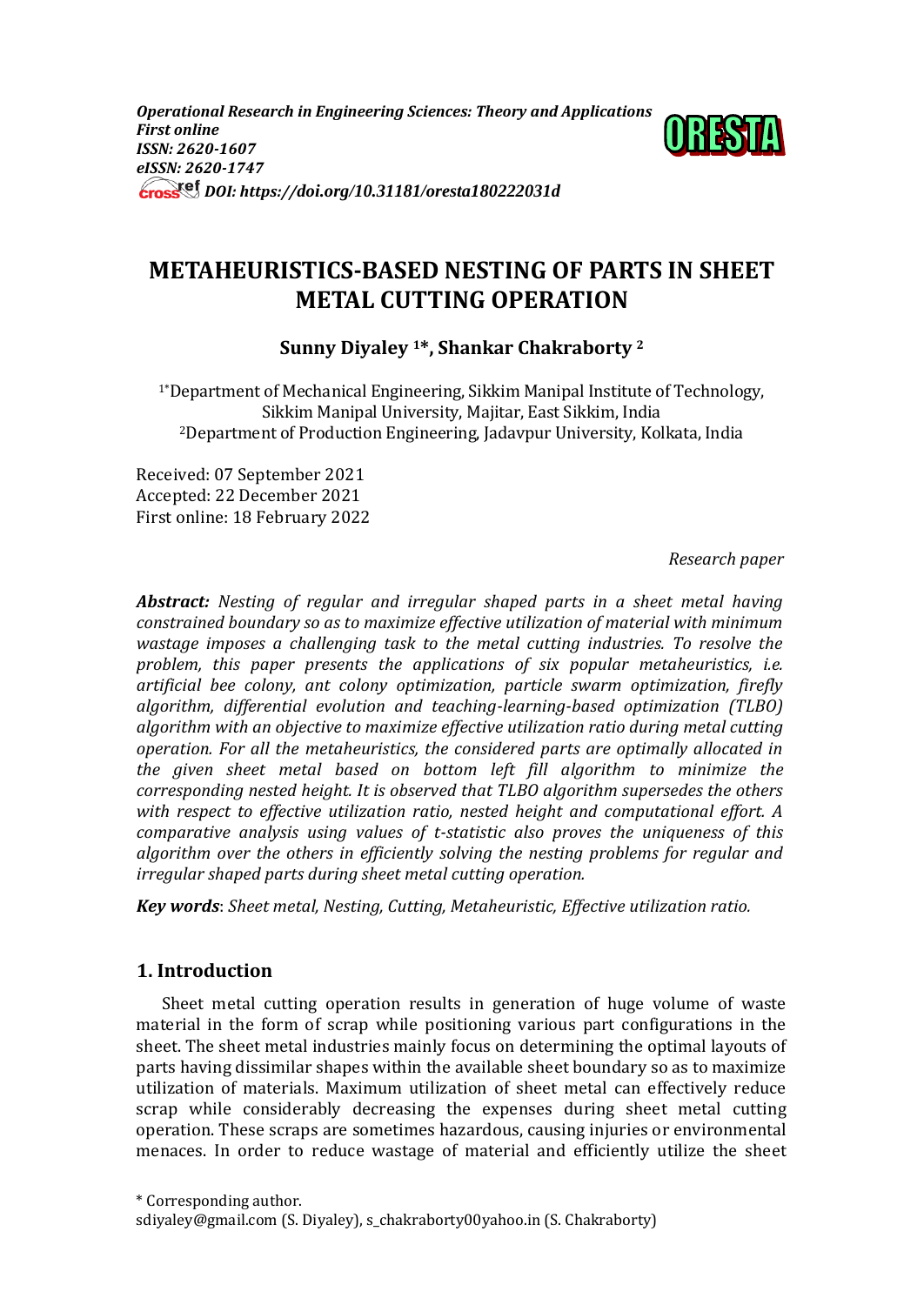metal, an effective nesting strategy is essential for arranging different parts in the sheet before cutting them. Nesting is a classical approach to attain an optimal layout of parts in non-overlapping configuration in a given sheet with same thickness and material so that minimal wastage can be guaranteed. Nesting can be classified as onedimensional, two-dimensional and three-dimensional. In two-dimensional nesting, two-dimensional parts are positioned in the sheet metal assuming its width to be fixed with an aim of minimizing nested height of the parts (Joshi et al., 2012). Minimization of nested height of the parts ultimately results in reduction of the collective area involved in the entire nesting process. Nesting is widely applied in various manufacturing industries, like shipbuilding, clothing, furniture etc. (Ramesh & Baskar, 2015). In earlier days, experienced workers of the concerned manufacturing industries were responsible to decide the optimal layouts, but in most of the cases, they were unsuccessful to arrive at the satisfactory solutions as the manual nesting process is tedious and time consuming (Kumar & Singh, 2008). The nesting problem is often characterized by the inherent complexity associated with the shapes and sizes of the parts, computational intricacy and non-overlapping configurations. Presently, there are scarcities of efficient nesting algorithms in the manufacturing industries for locating complex parts which hinder in achieving the maximum productivity during sheet metal cutting operation. Nesting algorithms, like rectangular enclosure method, bottom left fill (BLF) algorithm and numerous heuristic techniques have commonly been applied to determine effective nesting patterns, but only few of them have been capable of providing satisfactory solutions (Ramesh & Baskar, 2015). Several nesting software are also available in the market, but in most of the cases, they do not provide optimal layouts which may lead to unwanted wastage of materials. Mathematical programming techniques have been a popular choice among the researchers while exploring the solutions for nesting problems for regular and irregular shaped objects. However, those techniques are also not suitable for nesting of complex shaped parts. In order to solve complicated nesting problems, many metaheuristic algorithms, like Tabu search (TS) (Dechampai et al., 2021), genetic algorithm (GA) (Huang et al., 2020), simulated annealing (SA) (Rausch et al., 2021) etc. have been adopted. Even though these techniques can determine effective layouts, they are quite similar to manual methods with respect to computational time (Ramesh & Baskar, 2015). Therefore, the above-identified drawbacks of the earlier adopted techniques have led to the development and implementation of improved mathematical tools to effectively determine the optimal layouts of parts in the sheet metals before the actual cutting operation.

In this paper, an attempt is put forward to compare the applicability and optimization performance of six popular metaheuristics, i.e. artificial bee colony (ABC), ant colony optimization (ACO), particle swarm optimization (PSO), firefly algorithm (FA), differential evolution (DE) and teaching-learning-based optimization (TLBO) algorithm while solving two-dimensional nesting problems for regular and irregular shaped objects during sheet metal cutting operation. The optimization performance of these metaheuristics is validated with respect to nested height, effective utilization ratio (EUR) of the sheet metal and computational time. The paired *t*-tests are also performed to identify the uniqueness of the adopted algorithms.

The organization of this paper is as follows: Section 1 describes the nesting process and its importance in sheet metal cutting industries; Section 2 presents a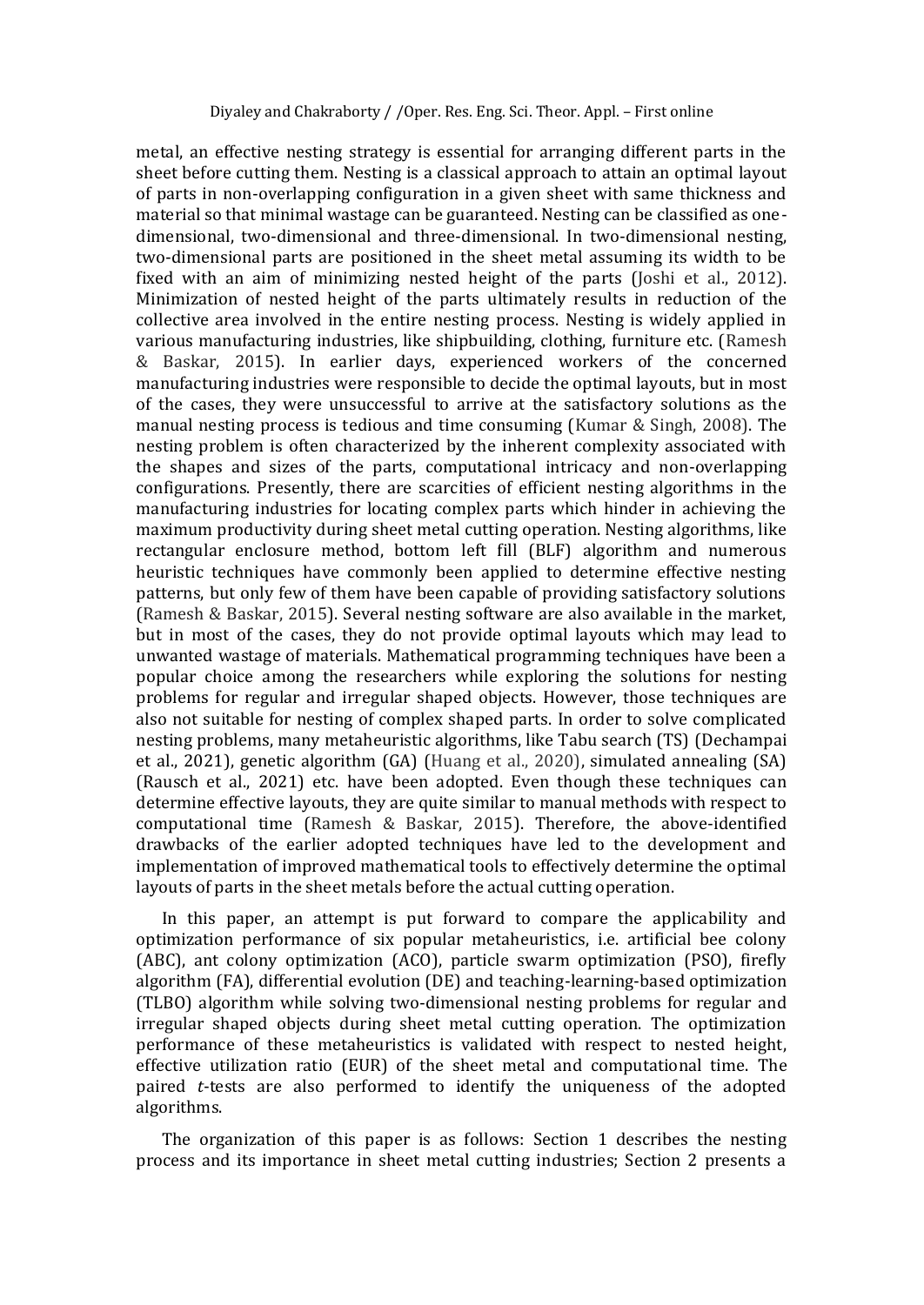review of the existing literature; and Section 3 provides the problem statement along with the mathematical details of BLF and metaheuristic algorithms. Section 4 deals with the applications of the considered metaheuristics to solve the nesting problems for regular and irregular shaped parts. Finally, conclusions are drawn in Section 5.

# **2. Literature review**

In metal cutting industries, nesting of regular and irregular shaped objects in sheets to minimize the trimming loss is a challenging issue. In this direction, several metaheuristic-based algorithms have been proposed by the past researchers along with the deployment of suitable placement strategies to identify the optimal nesting patterns for having maximum utilization of the material. Table 1 provides a list of the nesting problems considered, and placement strategies and optimization tools adopted by the past researchers to resolve this issue.

| Name of<br>author(s)                   | Problem                                              | Placement strategy                               | Optimization tool(s)                                   |  |
|----------------------------------------|------------------------------------------------------|--------------------------------------------------|--------------------------------------------------------|--|
| Cheng et al.<br>(2021)                 | 2D cutting stock problem in<br>construction industry | <b>BLF</b>                                       | Auto-tuning symbiotic<br>organisms search<br>algorithm |  |
| Daoden (2020)                          | 2D irregularly shaped stock<br>cutting problem       | No-fit polygon                                   | Shuffled leaping<br>algorithm                          |  |
| Daoden and<br>Thaiupathump<br>(2017)   | 2D rectangular packing<br>problem                    | <b>BLF</b>                                       | Shuffled leaping<br>algorithm                          |  |
| Dechanmpai et<br>al. (2021)            | 2D irregularly shaped stock<br>cutting problem       | <b>BLF</b>                                       | <b>TS</b>                                              |  |
| Dogde et al.<br>(2021)                 | 2D cutting stock problem                             | <b>BLF</b>                                       | DNA-sticker algorithm                                  |  |
| Erozan and<br>Çalışkan (2019)          | 2D orthogonal packing<br>problem                     | <b>BLF</b>                                       | GA                                                     |  |
| Firat and<br>Alpashan<br>(2020)        | 2D rectangular packing<br>problem                    | BLF, no-fit polygon                              | <b>SA</b>                                              |  |
| Hopper and<br>Turton (2001)            | 2D rectangular packing<br>problem                    | <b>BLF</b>                                       | GA, SA, naive<br>evolution, local search<br>heuristic  |  |
| Huang and<br>Wang (2020)               | 2D rectangular packing<br>problem                    | Rectangular layout<br>strategy                   | GA                                                     |  |
| Labaadi et al.<br>(2020)               | 2D bin packing problem                               | <b>BLF</b>                                       | Crow search algorithm                                  |  |
| Li et al. (2021)                       | 2D rectangular packing<br>problem                    | <b>BLF</b>                                       | Hybrid adaptive GA                                     |  |
| Qin et al. (2021)                      | 2D nesting problem of<br>irregular shaped parts      | No-fit polygon,<br>central expansion<br>strategy | GA, SA                                                 |  |
| Ramesh and<br>Bhaskar et al.<br>(2015) | 2D cutting stock problem                             |                                                  | GA                                                     |  |

*Table 1. List of the nesting problems, placement strategies and optimization tools*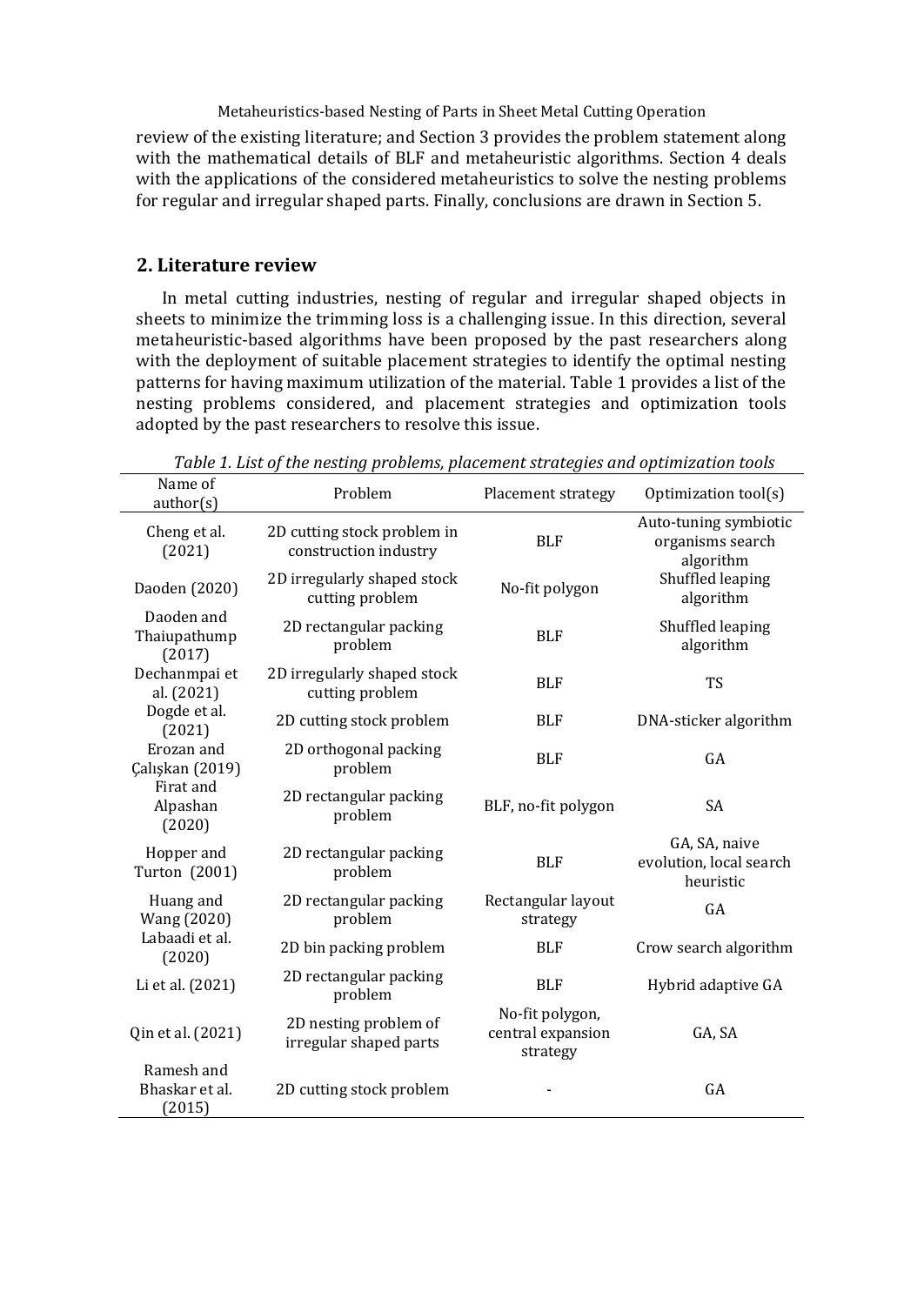| Table 1. Contd.                   |                                                                          |                        |                                                                                                       |  |  |  |
|-----------------------------------|--------------------------------------------------------------------------|------------------------|-------------------------------------------------------------------------------------------------------|--|--|--|
| Name of<br>author(s)              | Problem                                                                  | Placement<br>strategy  | Optimization tool(s)                                                                                  |  |  |  |
| Rao et al.<br>(2021)              | Irregular shaped parts<br>packing problem                                | No-fit polygon         | Hybrid beam search,<br><b>TS</b>                                                                      |  |  |  |
| Rausch et<br>al. (2021)           | 2D irregularly shaped stock<br>cutting problem                           | <b>BLF</b>             | SA                                                                                                    |  |  |  |
| Reddy<br>(2016)                   | 2D regular and irregular<br>shaped cutting problem                       | <b>BLF</b>             | GA                                                                                                    |  |  |  |
| Sakaguchi<br>et al. (2020)        | 2D nesting and scheduling of<br>sheet metal parts                        |                        | Environment-adaptive<br>GA                                                                            |  |  |  |
| Sherif et al.<br>(2014)           | Nesting and cutting sequence<br>optimization in laser cutting<br>process | <b>BLF</b>             | SA                                                                                                    |  |  |  |
| Struckmeier<br>and León<br>(2019) | 2D nesting problem in<br>flatbed laser-cutting machine                   | <b>BLF</b>             | Two variants of an<br>evolutionary algorithm                                                          |  |  |  |
| Valvo<br>(2017)                   | 2D nesting problem of<br>irregular rectangular pieces                    | BLF, no-fit<br>polygon | Evolutionary<br>computation, GA,<br>evolution strategy, SA,<br>estimation of<br>distribution, DE, PSO |  |  |  |
| Virik and<br>Singh<br>(2018)      | 2D nesting of non-guillotine<br>irregular rectangular pieces             | <b>BLF</b>             | Cuckoo search<br>algorithm, bat<br>algorithm                                                          |  |  |  |
| Wang et al.<br>(2021)             | 2D bin packing problem                                                   | <b>BLF</b>             | GA                                                                                                    |  |  |  |

From the review of the above-cited literature, it can be clearly revealed that nesting of regular/irregular shaped parts in sheet metals is a complex problem and various metaheuristic algorithms, like GA, SA, DE, ACO and other hybrid techniques have already been considered for obtaining effective solutions for varying nesting problems. Among the placement strategies, BLF algorithm has been the most popular choice. It is also observed that no single algorithm can provide effective nesting solution within reasonable computational time. To the best of the authors' knowledge, no research work has been conducted to contrast the optimization performance of the adopted algorithms in a single decision making framework. Hence, this paper attempts to solve two-dimensional nesting problems for regular and irregular shaped objects in standard sheet metals with the generation of optimal patterns using six well-accepted metaheuristic algorithms, i.e. ABC, ACO, PSO, FA, DE and TLBO while employing BLF algorithm as the placement strategy to ensure effective and closer packing of the parts. The EUR values are computed for the optimal layouts of the regular and irregular shaped parts generated using all the considered algorithms, and are compared with that of randomly allocated parts (RAP) in the sheet. The AutoCAD software is utilized here to position the twodimensional parts in the sheet metal and develop the optimal layouts as identified by different metaheuristic algorithms. The uniqueness of these six algorithms is validated using paired t-tests.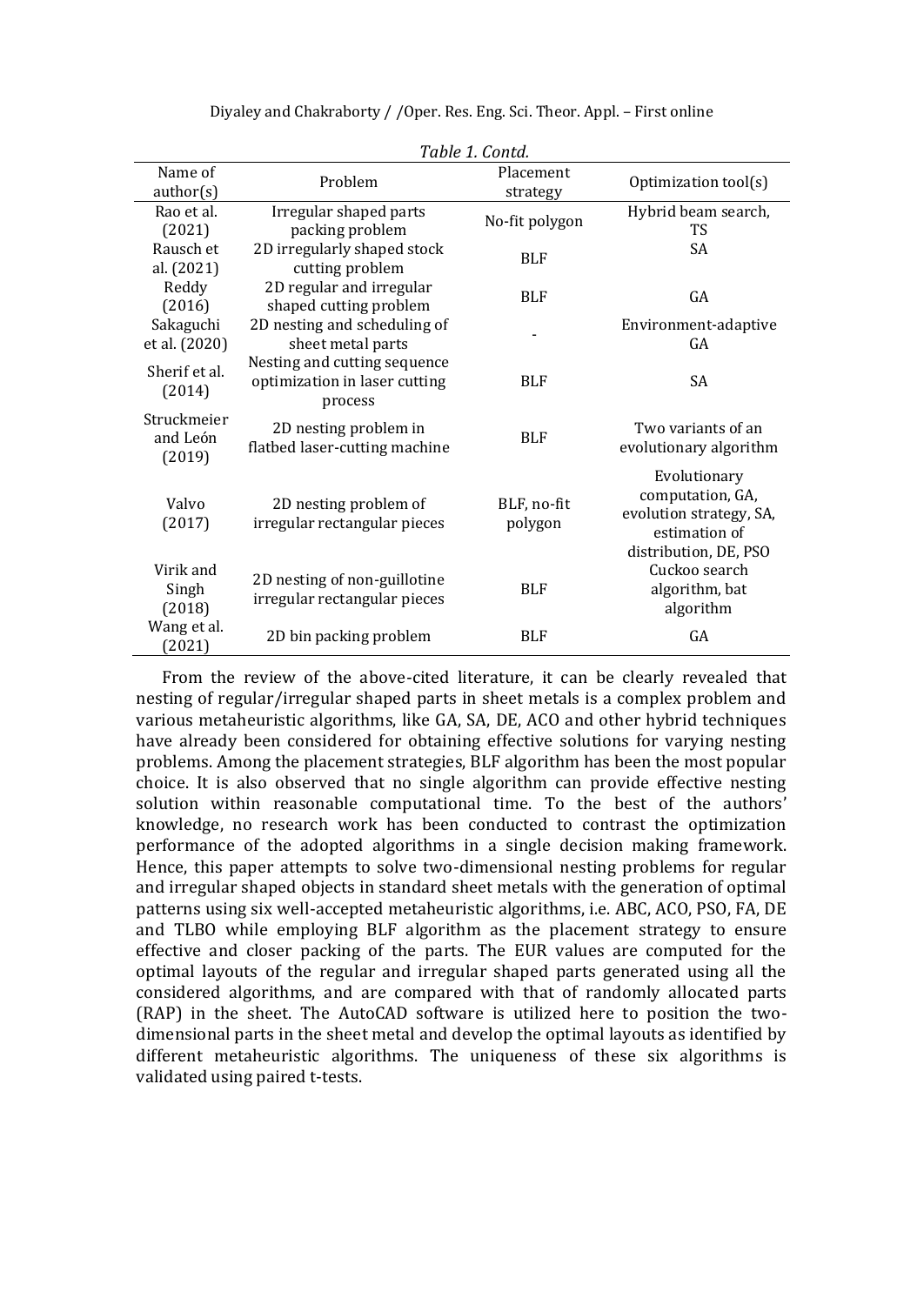#### **3. Methods and problem statement**

#### **3.1. Problem statement**

This paper aims to solve two-dimensional nesting problems for regular and irregular shaped objects to be cut from sheet metals of fixed dimensions to achieve higher productivity along with maximum material utilization. In order to resolve these problems, six metaheuristic algorithms are applied to obtain the optimal patterns of the parts to be positioned in the sheet metals of fixed width. The optimal pattern should have the minimum nested height of the parts. The minimum nested height would also provide minimum collective area in nesting while increasing the EUR value. The EUR value is the parameter for evaluating the nesting efficiency of the considered algorithms. The placement of regular and irregular shaped objects in the sheet metal to develop the optimal pattern is accomplished using BLF algorithm subject to three restrictions, i.e. a) no parts are placed outside the boundary of the sheet metal, b) none of the parts should overlap each other and (c) height of the parts placed in the sheet is minimum. Thus, the nesting problem can be formulated as below:

Minimize *L* (1)

$$
(1)
$$

Subject to

$$
X_i \le L - l_i, \quad i = 1, \ldots, N \tag{2}
$$

$$
Y_i \leq W - w_i, \, i = 1, \ldots, N \tag{3}
$$

$$
\beta_{i,j,k}(X_j - X_i) + \alpha_{i,j,k}(Y_j - Y_i) \le \delta_{i,j,k} + M(1 - a_{i,j,k})
$$
\n(4)

$$
\sum_{k=1}^{m_{i,j}} a_{i,j,k} \ge 1, a_{i,j,k} \in \{0,1\}, X_i, Y_j \ge 0
$$

where *N* is the total number of parts to be nested, *M* is a large positive number and  $a_{i,j,k}$  is a binary variable associated with each part. The value of  $a_{i,j,k} = 1$  signifies that  $j<sup>th</sup>$  part is separated from  $i<sup>th</sup>$  part by the line defined by  $k<sup>th</sup>$  edge of the sheet metal; otherwise, it takes a value of 0. On the other hand,  $X_i$  and  $Y_i$  respectively represent *X* and *Y* coordinates of the bottom left corner of  $i<sup>th</sup>$  part,  $l_i$  and  $w_i$  are respectively the length and width of *i*<sup>th</sup> part, and *L* and *W* are respectively the height of the nested parts and width of the sheet metal. The objective function of Eq. (1), which needs to be minimized, signifies attainment of the minimum height of nested parts. Equations (2) and (3) are the constraints assuring placement of the parts strictly inside the sheet metal. Equation (4) prevents overlapping of the parts and the expression  $(\beta_{i,j,k}(X_j - X_i) + \alpha_{i,j,k}(Y_j - Y_i) = \delta_{i,j,k})$  denotes equation of the line including *k* th term of *mi,j* edges of the sheet metal.

#### **3.2. BLF algorithm**

The positioning-based heuristics, like bottom-left (BL) and BLF algorithms are the common techniques to pack rectangles in the sheet metal. The BLF algorithm is one of the improved versions of BL algorithm, which consists of placing parts into its lowest possible position (Hopper & Turton, 2001). In BL algorithm, the objects are shifted from the extreme top right corner towards the bottom left position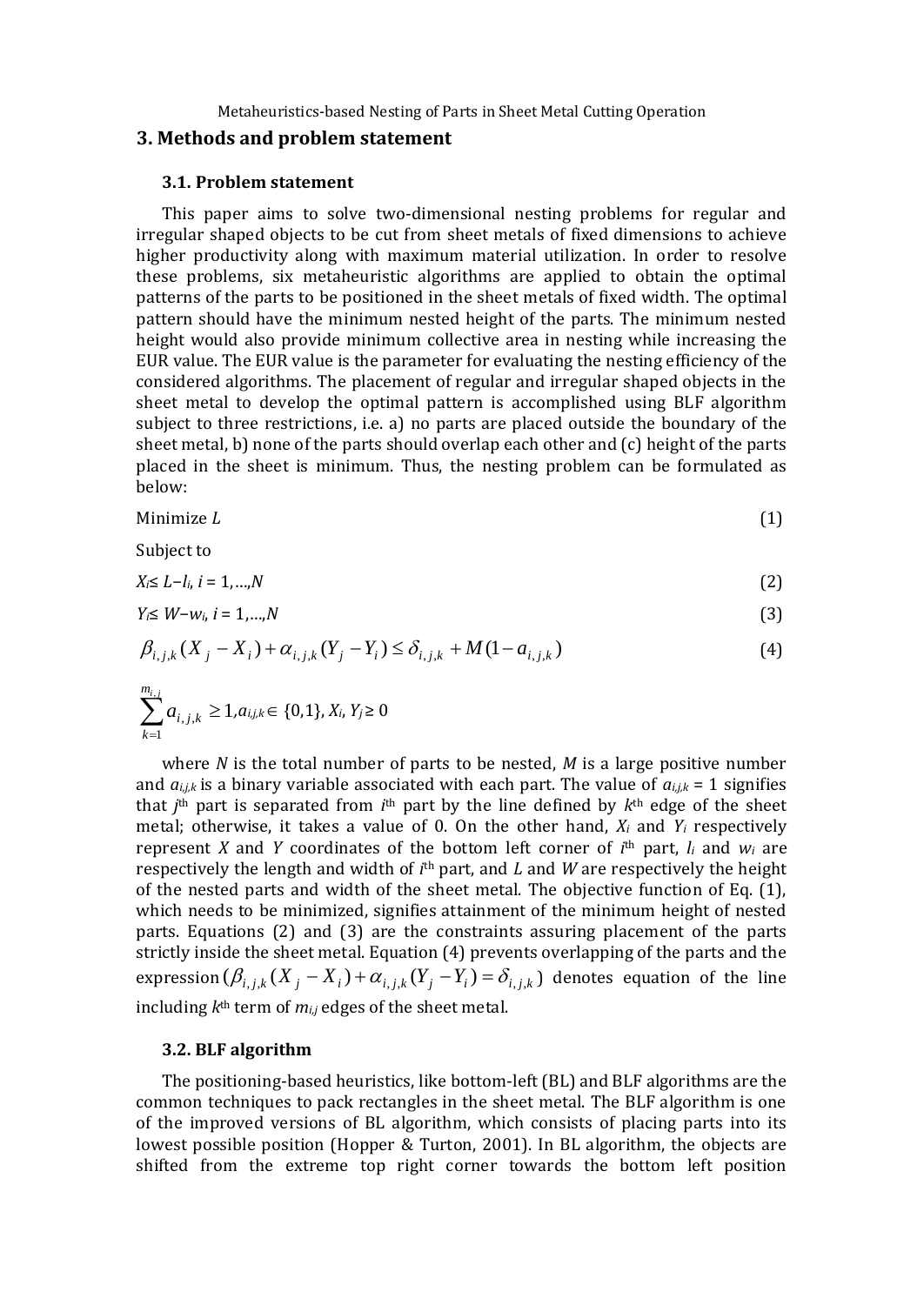alternately. The inability of this algorithm to fill up the available spaces obtained from the prior arrangement of the parts is its major drawback, while BLF algorithm is capable of filling up those spaces effectively. The strategy applied in BLF algorithm consists of placing the parts from the extreme bottom left position resulting in closer packing of objects as compared to BL algorithm. The placement strategy of BLF algorithm helps to minimize the nested height while placing the parts one by one, selecting the left-most feasible position in the sheet metal. Hence, compared to BL algorithm, BLF algorithm results in denser packing patterns. Moreover, the application of BLF algorithm as a placement strategy largely reduces the run times of the applied metaheuristics while generating high speed feasible solutions. This algorithm is simple to implement as compared to other nesting algorithms that generate good solutions. However, its time complexity is a serious problem. The steps involved in BLF algorithm are as follows (Xie et al., 2007):

Step 1: Select the parts with similar width.

Step 2: Place larger parts in the bottom left corner.

Step 3: For every nested part, allocate the remaining parts on its top.

Step 4: Minimize the rectangular enclosure by shifting the parts towards the bottomleft corner of the sheet metal.

Step 5: Repeat the above steps until the column is completely filled up by the parts.

Step 6: The column is remounted.

Step7: All the possible arrangements of the parts are attempted through re-nesting.

Step 8: Again fill up the column with the parts.

Step 9: Nest the unprocessed parts following step (1).

Step 10: Nest the subsequent columns until the entire process is completed.

## **3.3. Metaheuristic algorithms**

Since the last two decades, a wide variety of metaheuristic algorithms, like GA, ACO, PSO, DE, ABC, FA, SA, TS and TLBO has been emerged out, and they have been gaining increasing popularity in solving complex optimization problems. These metaheuristic algorithms are more adaptive and intelligent as compared to heuristic techniques which are dependent on their computational ability based on trial and error method (Yang, 2014). The term 'meta' in metaheuristic denotes 'higher level' and these algorithms can achieve better results than simple heuristics. All the metaheuristic algorithms consist of attributes of randomization and local search approach. The randomization feature of these algorithms assists in searching out solutions from local to global scale. Hence, these algorithms are highly capable of arriving at the global optimal solutions. Any metaheuristic algorithm has two main components, i.e. intensification and diversification. In intensification, exploitation of information is carried out assuming that the current good solution can be found out in a particular region. Diversification creates varying solutions in order to explore the search space on a global scale (Talbi, 2009). Metaheuristic algorithms, like ACO, ABC, PSO, FA, DE and TLBO are categorized as population-based search techniques as they employ a set of strings or multiple particles to ensure global optimality. On the other hand, single solution-based approaches, like SA, guided local search etc. are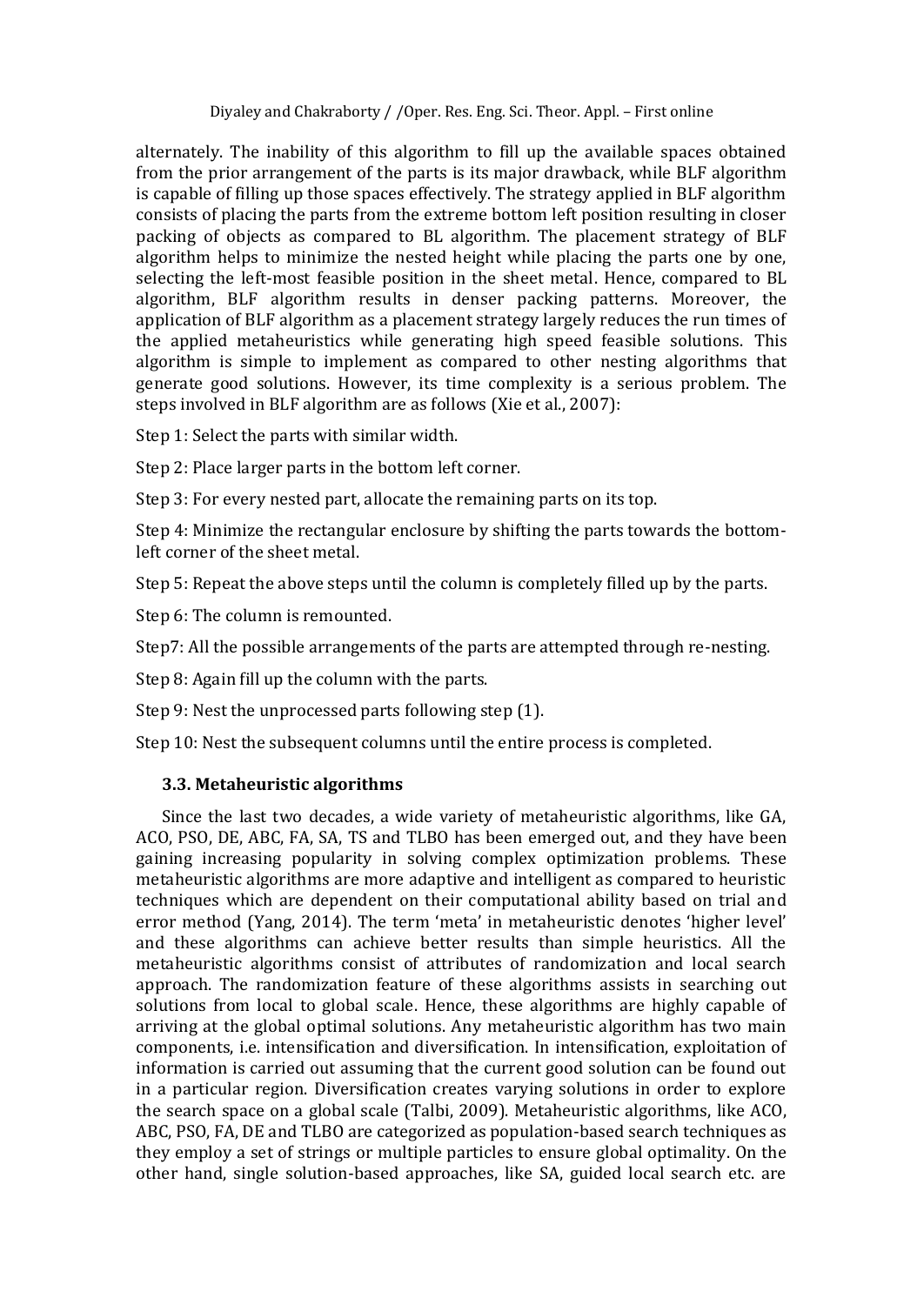those techniques which determine the global optimal solution based on improving a single candidate solution (Manda et al., 2012).The metaheuristic algorithms employ the following procedural steps to arrive at the optimal solutions (Khajehzadeh et al., 2011):

Step 1: In the search domain, set the population with random values.

Step 2: For each individual of the population, compute its fitness value.

Step 3: Operators, like crossover, mutation etc. are applied to generate new populations through reproduction of the preferred individuals.

Step 4: Go to step (2), until the criterion for termination is reached.

### **4. Metaheuristic-based nesting of parts**

This paper applies six metaheuristic algorithms to solve two-dimensional nesting problems to determine effective nesting patterns for regular and irregular shaped parts during sheet metal cutting operations. In order to validate the nesting performance of the considered algorithms, two different problems for nesting of two-dimensional regular and irregular parts are considered here. In the first problem, an attempt is put forward to search out the optimal nesting pattern for 22 two-dimensional regular shaped parts in a sheet metal with dimension 100×120 mm. On the other hand, in the second problem, 22 irregular shaped parts are effectively nested in a sheet metal of 300×400 mm dimension. The configurations of the twodimensional regular shaped parts to be nested are shown in Figure 1. These are the most commonly utilized shapes (although their dimensions may vary) for sheet metal cutting/punching operations.

The optimal patterns of the parts obtained from simulation of the six metaheuristic algorithms are positioned in the sheet metal based on BLF algorithm. While placing those parts, the nesting height should be minimized and width of the sheet is kept fixed with an objective of minimizing the collective area involved in the nesting process. The performance of arranging parts in the sheet metal is expressed with respect to EUR value, which can be defined as the ratio of the sum of areas of the parts placed in the sheet metal to the total area of the sheet metal. It can be denoted as:

$$
\text{Effective utilization ratio (EUR)} = \frac{\sum_{i=1}^{N} a_i}{a_s} \tag{5}
$$

where  $a_i$  is the area of  $i<sup>th</sup>$  object to be nested and  $a_s$  is the total area of the sheet metal.

For implementation of the considered metaheuristic algorithms, the corresponding computer codes are developed in Matlab 2013a in 4.00 GB RAM, 2.9 GHz processor and 32-bit operating platform. To validate the optimization performance of these metaheuristics, the derived solutions are compared with the RAP in the sheet metal. The following values are set based on trial and error method for various algorithm-specific parameters to derive the optimal solutions (experiments performed by the past researchers also help in adjusting their values):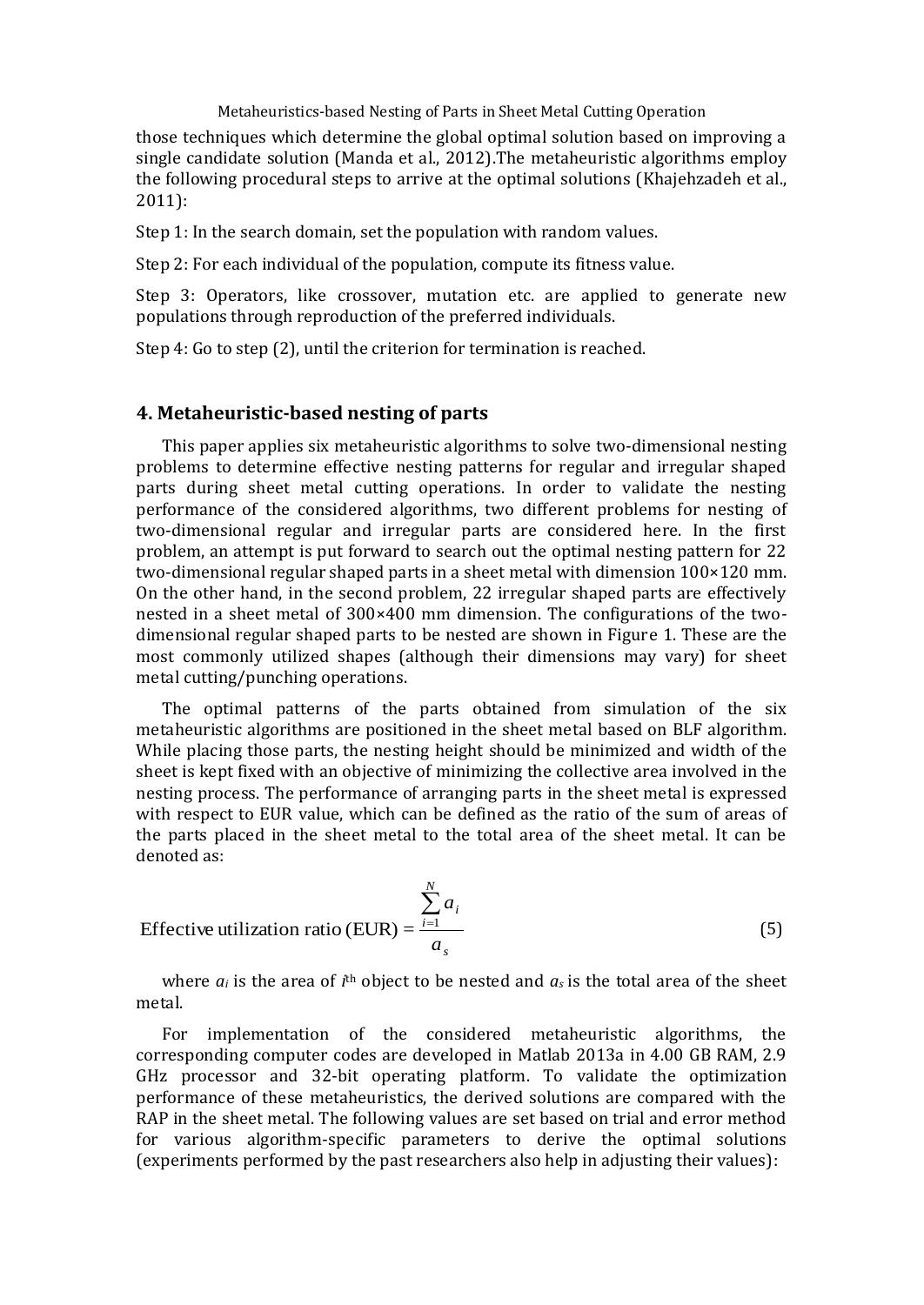ABC algorithm: Number of iterations = 1000, swarm size = 300, number of onlooker bees employed = 50% of swarm size, number of cycles = 500, number of scouts per cycle  $= 1$ , limit  $= 50$  and number of employed bees  $= 50\%$  of swarm size.

ACO algorithm: Number of iterations = 1000, sample size = 40, intensification factor =  $0.5$  and deviation distance ratio = 1.

PSO algorithm: Number of iterations = 1000, population size = 300, inertia weight factor = 0.65, and acceleration coefficients = 1.65 and 1.75

FA: Number of iterations = 1000, number of fireflies = 300, light absorption coefficient  $= 1$ , initial randomness  $= 0.91$ , randomness factor  $= 0.92$  and randomness  $reduction = 0.75.$ 

DE algorithm: Number of iterations = 1000, population size = 300, lower bound of scaling factor = 0.2, upper bound of scaling factor =  $0.8$  and crossover probability = 0.9.

TLBO algorithm: Number of iterations = 1000 and population size = 300.

#### **4.1. Regular shaped parts**



*Figure 1. Regular shaped parts*

In this problem, two-dimensional regular shaped parts, as shown in Figure 1, are taken into consideration for searching out the optimal nesting pattern while subsequently placing them in a sheet metal having fixed dimension of 100×120 mm. Now, the optimal patterns for these regular shaped parts are determined using all the metaheuristic algorithms, as presented in Figure 2. The BLF algorithm is applied here as the placement strategy to position these objects in the sheet metal. This placement strategy ensures better packing of parts so that the collective area involved in the nesting process is minimized. In Figure 2, the positions of the regular shaped objects using RAP are also portrayed which do not consider application of any algorithm for their allocations. It can be observed that the minimum nested height of 73.7 mm is obtained in TLBO algorithm, whereas, the maximum nested height of 85.13 mm is attained in RAP. The ABC, PSO, FA and DE algorithms provide those heights as 78.2, 77.65, 79.83, and 77.04 mm respectively. The ACO algorithm with a nested height of 80 mm performs worst in comparison to other metaheuristic algorithms. Thus, there are 6.10, 8.55, 5.36, 8.32, 4.53 and 15.51% reductions in the nested height in TLBO algorithm as compared to ABC, ACO, PSO, FA, DE and RAP techniques respectively. The computed EUR values and computational times required to develop the corresponding nesting patterns by these algorithms are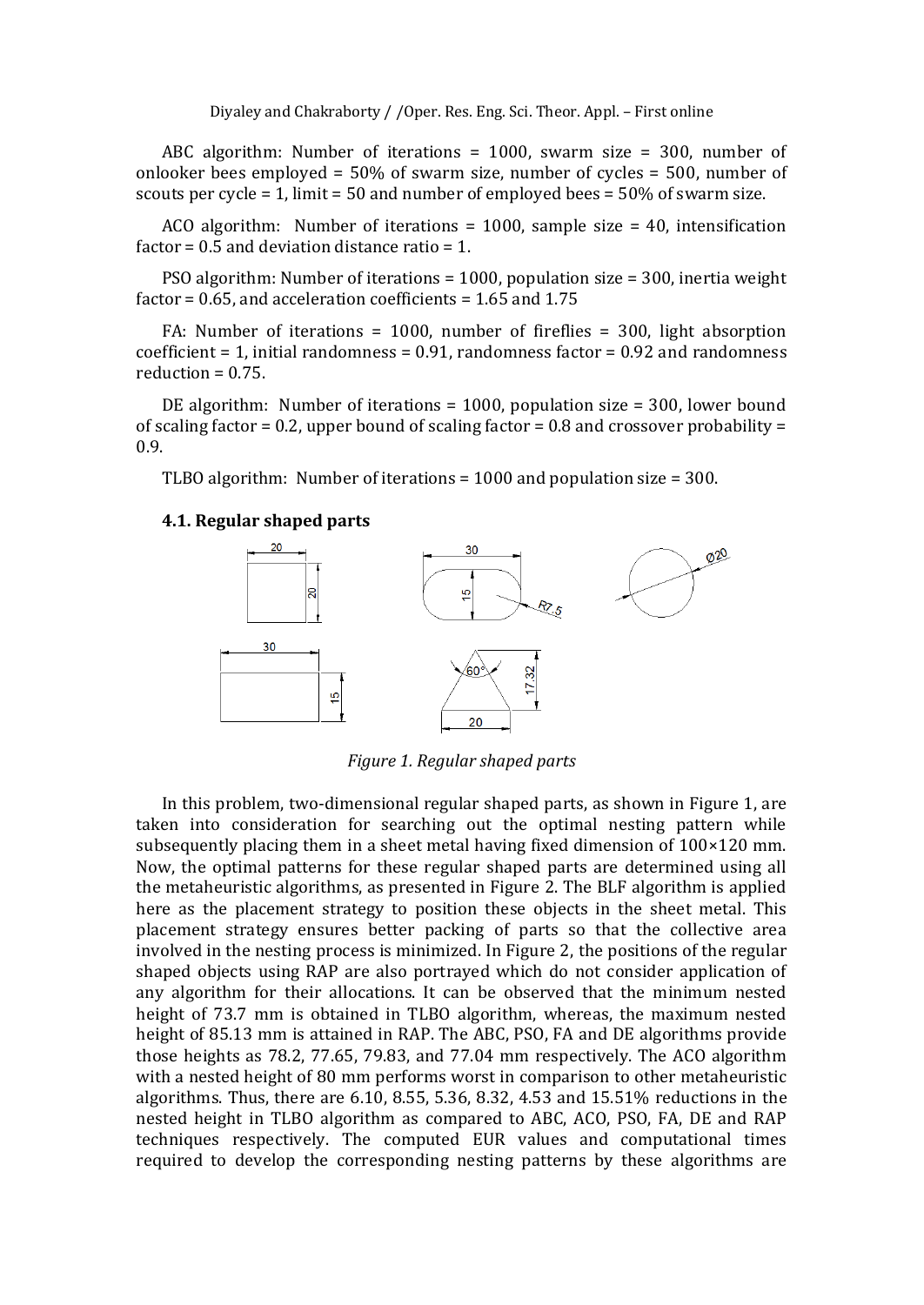provided in Table 2. It is interesting to note that among all the algorithms under consideration, the calculated EUR value based on TLBO algorithm is the maximum along with the lowest computational time. Thus, it can be propounded that TLBO algorithm excels over the others with respect to height of the nested parts, EUR value and computational time involved. The values of the nested height while placing the regular shaped objects in the given sheet metal obtained using the metaheuristic algorithms and RAP are compared in Figure 3. It reveals that TLBO algorithm outperforms the other techniques with respect to minimum nested height.

#### **4.2. Irregular shaped parts**

This problem consists of finding out the optimal nesting pattern for twodimensional irregular shaped parts in a sheet metal having fixed dimension of 300×400 mm. The optimal patterns derived by the six metaheuristics are exhibited in Figure 4. The calculated values of EUR and computational times for these algorithms are compared in Table 3. It can be observed that the most effective nesting pattern is provided by TLBO algorithm with minimum height of the nested parts as 224.53 mm while arranging them in the given sheet metal. The PSO algorithm provides the maximum nested height of 258.57 mm, while DE, FA, ABC and ACO algorithms perform moderately. These nested heights for different layouts as obtained by the considered algorithms are shown in Figure 5. From Figures 4 and 5, it can be revealed that TLBO algorithm achieves 10.61, 7.65, 12.93, 1.53, 3.70 and 13.78% reductions in the nested height against ABC, ACO, PSO, FA, DE and RAP techniques respectively. Among the considered metaheuristics, it can be noticed that PSO algorithm performs worst with respect to the nested height of the irregular shaped parts and EUR value. For both the nesting problems, ABC algorithm consumes maximum computational time to derive the optimal layouts of parts as compared to other algorithms.

As mentioned earlier, this paper emphasizes on solving two-dimensional nesting problems to identify the optimal patterns for regular and irregular shaped objects during sheet metal cutting operation using six popular metaheuristic algorithms. Those effective nesting patterns would assist in minimizing the scrap while reducing trimming losses to minimize the overall production cost in sheet metal industries. The convergence diagrams of the nested heights for 1000 iterations for all the six metaheuristics considering packing of regular and irregular shaped objects are depicted in Figure 6. For both the problems, it is observed that TLBO algorithm excels over the others with respect to minimum nested height and computational time. It takes only 15-20 iterations in reaching at the minimum nested height, whereas, the other algorithms consume few more iterations to derive the optimal solutions. The TLBO algorithm is an efficient, simple and competent technique to achieve the global optimal solutions with less computational effort, having minimum algorithm-specific parameters, i.e. population size and number of iterations. The other adopted algorithms need more computational memory and have numerous algorithmic parameters, which if not tuned correctly, may result in local optimal solution with high computational effort. In order to confirm uniqueness of TLBO algorithm over the other metaheuristics, two-tailed paired *t*-tests are performed for both the packing problems with the following null hypothesis and alternative hypothesis:

*H*<sub>0</sub>(Null hypothesis): Population means for two algorithms are equal ( $\mu_1 = \mu_2$ ).

*H*<sub>a</sub>(Alternate hypothesis): Population means for two algorithms are unequal  $(\mu_1 \neq \mu_2)$ .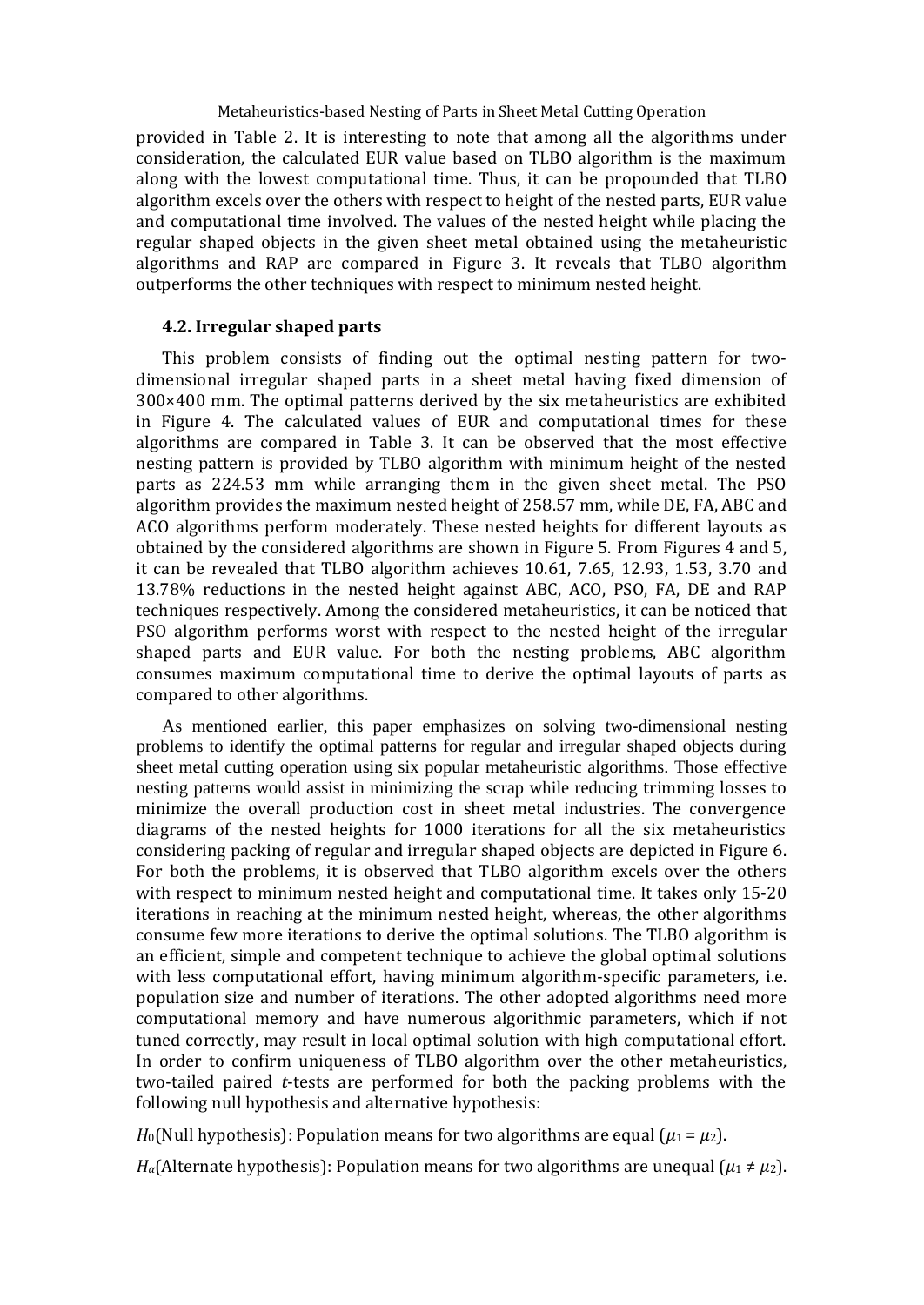

Diyaley and Chakraborty / /Oper. Res. Eng. Sci. Theor. Appl. – First online

*Figure 2. Optimal layouts for regular shaped parts using different metaheuristics*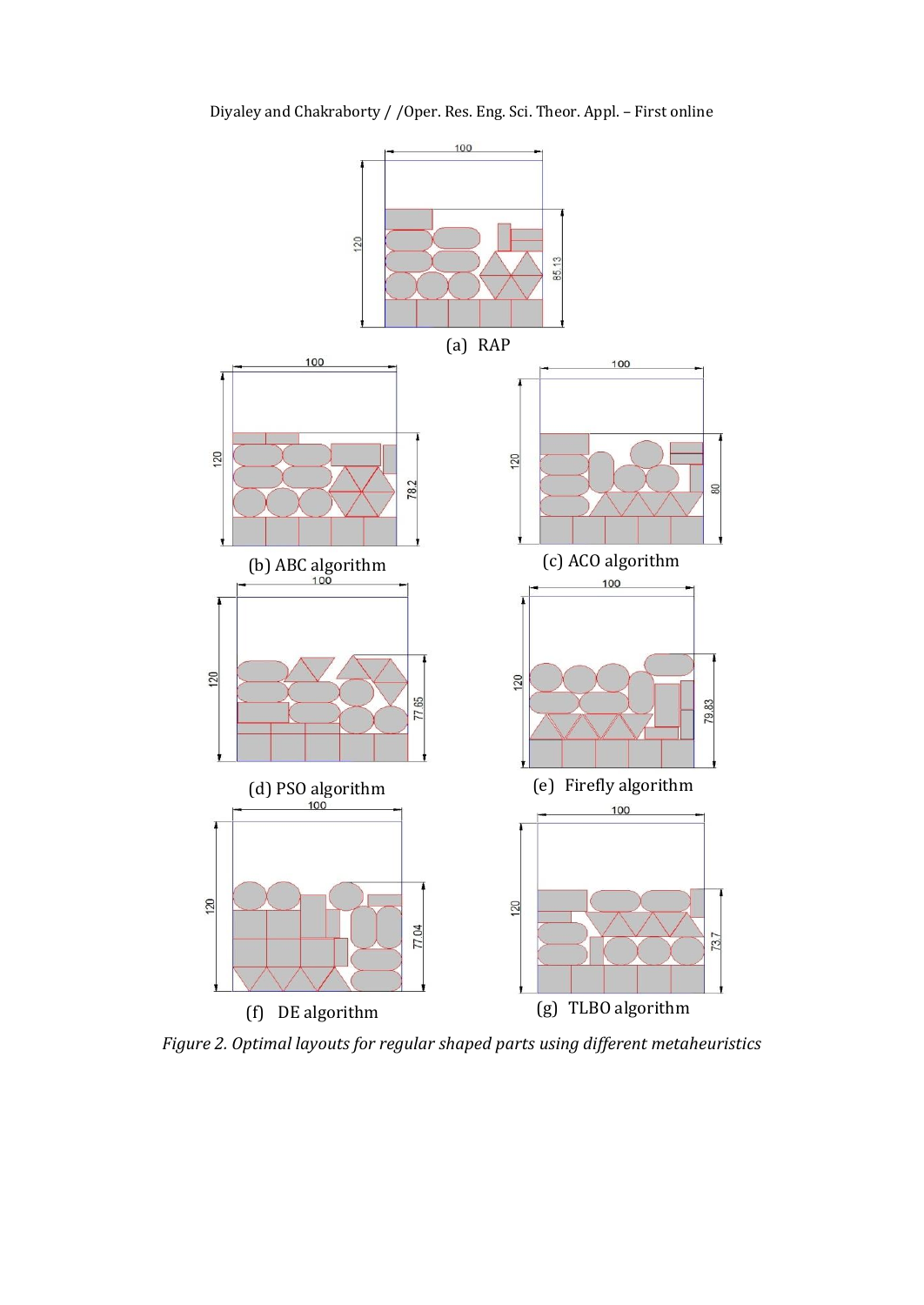

Metaheuristics-based Nesting of Parts in Sheet Metal Cutting Operation

*Figure 3. Comparison of nested heights for regular shaped parts*

| Table 2. Comparison of EUR and Compatational time for regain shaped parts        |                    |       |            |                 |                 |       |         |             |
|----------------------------------------------------------------------------------|--------------------|-------|------------|-----------------|-----------------|-------|---------|-------------|
| Problem                                                                          | No.<br>of<br>parts | RAP   | <b>ABC</b> | AC <sub>O</sub> | PS <sub>O</sub> | FA    | DE      | <b>TLBO</b> |
| <b>EUR</b>                                                                       | 22                 | 0.799 | 0.833      | 0.814           | 0.839           | 0.816 | 0.846   | 0.888       |
| Computational<br>time (min)                                                      | 22                 |       | 8.21       | 7.54            | 7.98            | 7.25  | 8.01    | 6.43        |
| Table 3. Comparison of EUR and computational time for irregular shaped parts     |                    |       |            |                 |                 |       |         |             |
| Problem                                                                          | No. of<br>parts    | RAP   | ABC        | AC <sub>O</sub> | PS <sub>O</sub> | FA    | DE      | TLBO        |
| <b>EUR</b>                                                                       | 22                 | 0.708 | 0.730      | 0.750           | 0.715           | 0.795 | 0.779   | 0.807       |
| Computational<br>time (min)                                                      | 22                 |       | 12.54      | 11.67           | 11.41           | 11.87 | 11.52   | 10.48       |
| Table 4. Paired t-tests for nested heights of regular and irregular shaped parts |                    |       |            |                 |                 |       |         |             |
| Regular shaped parts                                                             |                    |       |            |                 |                 |       |         |             |
| Metaheuristics                                                                   | ABC                |       | ACO        | PSO             | FA              |       | DE      |             |
| t-value                                                                          | $-82.4$            |       | $-101.3$   | $-81.9$         | $-290.7$        |       | $-52.1$ |             |
| Irregular shaped parts                                                           |                    |       |            |                 |                 |       |         |             |

Metaheuristics ABC ACO PSO FA DE *t*- value -82.4 -101.3 -81.9 -290.7 -52.1

*Table 2. Comparison of EUR and computational time for regular shaped parts*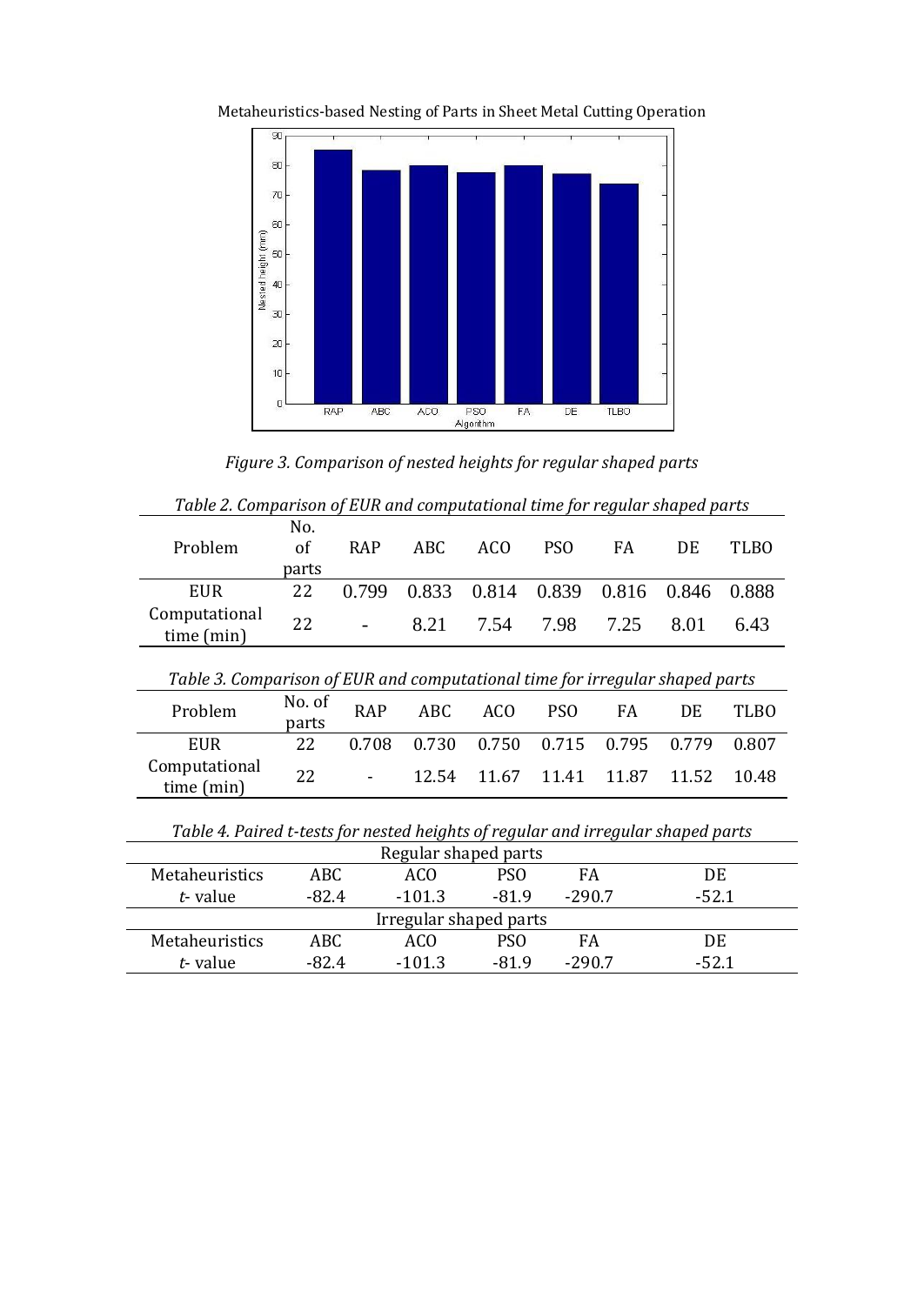

Diyaley and Chakraborty / /Oper. Res. Eng. Sci. Theor. Appl. – First online

*Figure 4. Optimal layouts for irregular shaped parts using different metaheuristics*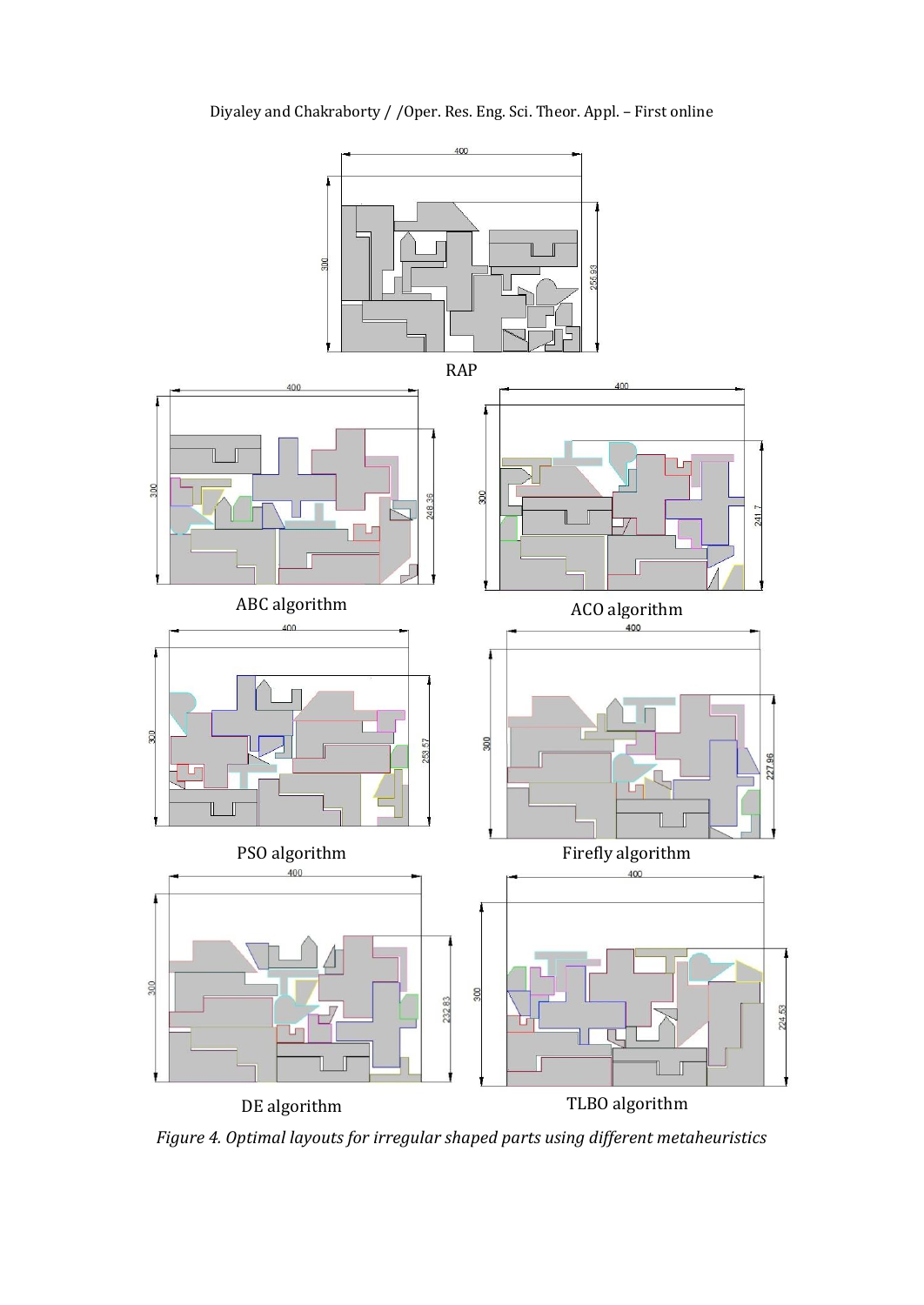

*Figure 5. Comparison of nested heights for irregular shaped parts*

The population mean denotes the average value of the objective functions calculated after 1000 iterations for each of the metaheuristics considered. The results of *t*-test are provided in Table 4 for both the problems. Based on these results, the null hypotheses for two-tailed *t*-test can be rejected because for all the paired comparisons between the considered metaheuristic algorithms, the absolute values of the test statistic are greater than the corresponding critical value at 5% level of significance. It thus proves the uniqueness of TLBO algorithm over the other algorithms under consideration. Thus, TLBO algorithm can be applied as an effective tool for determining the optimal nesting patterns for regular and irregular shaped objects with less computational effort.



*Figure 6. Convergence diagrams for the considered metaheuristic algorithms*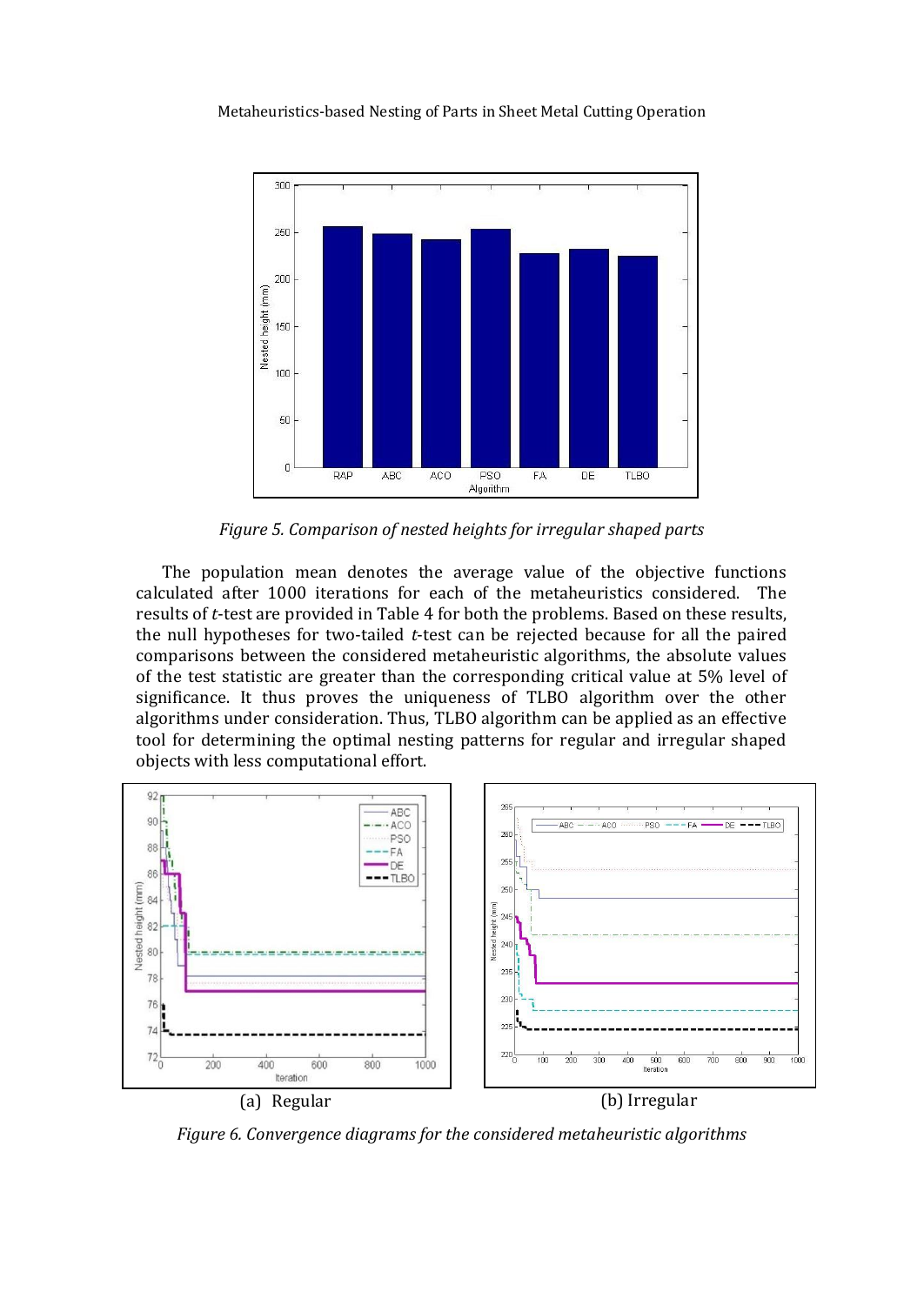# **5. Conclusions**

In this paper, six popular metaheuristic algorithms are applied to solve twodimensional nesting problems for regular and irregular shaped parts based on BLF placement strategy during sheet metal cutting operation. The objective is set to reduce wastage of material by minimizing the nested height of two-dimensional parts resulting in reduction of the total area required for packing the parts in sheet metal. The solutions from the considered metaheuristic algorithms generate effective and optimal nesting patterns for different parts to be placed in the sheet metal before the actual cutting operation. It is observed that TLBO algorithm almost achieves the global optimal solution with minimum heights of the nested parts for both the considered problems. This algorithm also excels over the others with respect to EUR value and computational time. It achieves 6.60, 9.09, 5.84, 8.82 and 4.76% improvements on EUR, and 27.68, 17.26, 24.10, 12.75 and 24.57% reductions in computational time respectively against ABC, ACO, PSO, FA and DE algorithms for regular shaped objects. On the other hand, there are 10.55, 7.6, 12.87, 1.51 and 3.59% improvements in EUR, and 19.65, 11.35, 8.87, 13.26 and 9.92% reductions in the computational time in TLBO algorithm as compared to ABC, ACO, PSO, FA and DE techniques respectively for irregular shapes parts. Thus, it can be concluded that this algorithm can be successfully applied to determine the optimal patterns of parts to be positioned in a stock in metal cutting industries in order to minimize cutting time and trimming loss. The future scope of this paper may include determination of the optimal nesting patterns for parts with more complex configurations while applying other new metaheuristics, like BA, cuckoo search algorithm, grey wolf optimizer, Jaya algorithm etc. A comparative analysis between BLF algorithm and other heuristics, like rectangular placement method, quick location and movement (QLM), compact neighborhood algorithm (CLA) etc. for effective placement of objects in sheet metals may be another scope of this paper. The limitations of this paper include consideration of only BLF algorithm for placing two-dimensional objects in the sheet in non-overlapping patterns.

# **References**

Cheng, M. Y., Fang, Y. C., & Wang, C. Y. (2021). Auto-tuning SOS Algorithm for Twodimensional Orthogonal Cutting Optimization. *KSCE Journal of Civil Engineering*, 25, 3605-3619.

Daoden, K. (2020). An Adaptive No Fit Polygon (NFP) using Modified SFLA for the Irregular Shapes to solve the Cutting and Packing Problem. *International Journal of Advanced Science and Technology*, 29, 1046-1064.

Daoden, K., & Thaiupathum, T. (2017). Applying Shuffled Frog Leaping Algorithm and Bottom Left Fill Algorithm in Rectangular Packing Problem. *In: Proceedings of 7th IEEE International Conference on Electronics Information and Emergency Communication*, China, 136-139.

Dechampai, D., Homrossukon, S., Wongthatsanekorn, W., & Ekkachai, K. (2021). Applying Material Flow Cost Accounting and Two-dimensional, Irregularly Shaped Cutting Stock Problems in the Lingerie Manufacturing Industry. *Applied Sciences*, 11, 3142.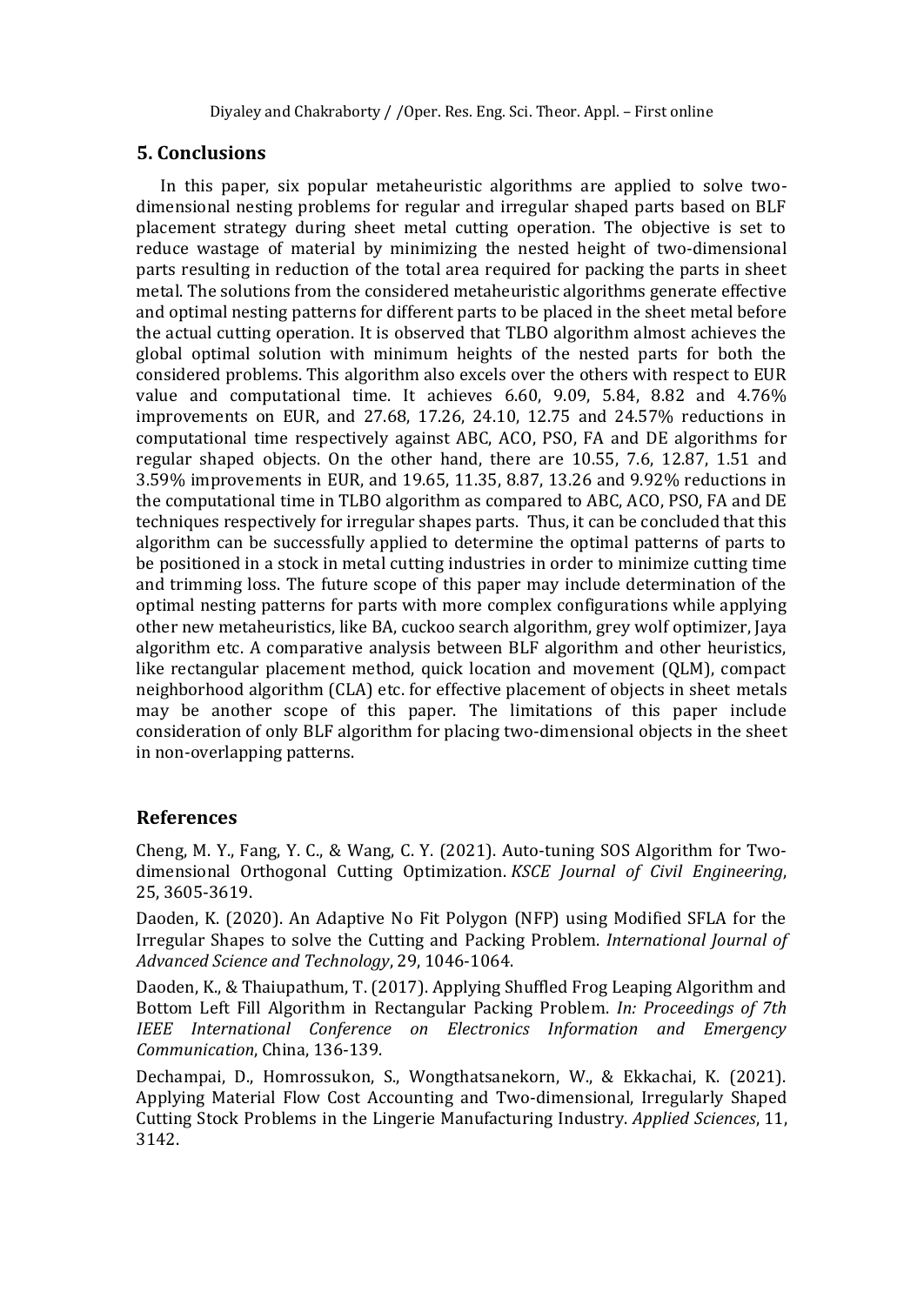Dodge, M., MirHassani, S. A., & Hooshmand, F. (2021). Solving Two-dimensional Cutting Stock Problem via a DNA Computing Algorithm. *Natural Computing*, *20*(1), 145-159.

Erozan, İ., & Çalışkan, E. (2020). A Multi-objective Genetic Algorithm for a Special Type of 2D Orthogonal Packing Problems. *Applied Mathematical Modelling*, 77, 66-81.

Fırat, H., & Alpaslan, N. (2020). An Effective Approach to the Two-dimensional Rectangular Packing Problem in the Manufacturing Industry. *Computers & Industrial Engineering*, 148, 106687.

Hopper, E. B.C.H., & Turton, B.C. (2001). An Empirical Investigation of Meta-heuristic and Heuristic Algorithms for a 2D Packing Problem. *European Journal of Operational Research*, 128,34-57.

Huang, J., Wang, Z., Liu, J., & Liao, T. (2020).Research on the Layout of Rectangular Parts based on Genetic Algorithm. *In: Proceedings of 7th International Forum on Electrical Engineering and Automation*, China, 862-865.

Joshi, N. I., Rajurkar, A., & Desai, A.M. (2012). Nesting Algorithms for Placement of Regular and Irregular Shaped Parts: A Review. *International Journal of Engineering Research and Technology*, 1, 1-6.

Khajehzadeh, M., M. R. Raihan Taha, M., El-Shafie, A., & Eslami, M. (2011). A Survey on Meta-heuristic Global Optimization Algorithms. *Research Journal of Applied Sciences, Engineering and Technology*, 3, 569-578.

Kumar, S., & Singh, R. (2008). Automation of Strip-layout Design for Sheet Metal Work on Progressive Die. *Journal of Materials Processing Technology*, 195, 94-100.

Laabadi, S., Naimi, M., El Amri, H., & Achchab, B. (2020). A Binary Crow Search Algorithm for Solving Two-dimensional Bin Packing Problem with Fixed Orientation. *Procedia Computer Science*, 167, 809-818.

Li, Y. B., Sang, H. B., Xiong, X., & Li, Y. R. (2021). An Improved Adaptive Genetic Algorithm for Two-dimensional Rectangular Packing Problem. *Applied Sciences*, 11, 413-421.

Manda, K., Satapathy, S.C., & Poornasatyanarayana, B. (2012). Population based Metaheuristic Techniques for Solving Optimization Problems: A Selective Survey. *International Journal of Emerging Technology and Advanced Engineering*, 2, 206-211.

Qin, X., Jin, L., & Zheng, H. (2021). 2D Irregular Optimization Nesting Method based on Adaptive Probabilistic Genetic Simulated Annealing Algorithm. *Computer-Aided Design & Applications*, 18, 242-257.

Ramesh, K., & Baskar, N. (2015). The Simple Genetic Algorithm Approach for Optimization of Nesting of Sheet Metal Parts in Blanking Operation. *Journal of Advanced Manufacturing Systems*, 14, 41-53.

Rao, Y., Wang, P., & Luo, Q. (2021). Hybridizing Beam Search with Tabu Search for the Irregular Packing Problem. *Mathematical Problems in Engineering*, Article ID 5054916, 14 pages, [https://doi.org/10.1155/2021/5054916.](https://doi.org/10.1155/2021/5054916)

Rausch, C., Sanchez, B., & Haas, C. (2021). Topology Optimization of Architectural Panels to Minimize Waste during Fabrication: Algorithms for Panel Unfolding and Nesting. *Journal of Construction Engineering and Management*, 147, 05021006.

Reddy, G.H. K. (2016). Genetic Algorithm based 2D Nesting of Sheet Metal Parts. *International Research Journal of Engineering and Technology*, 3, 1367-1375.